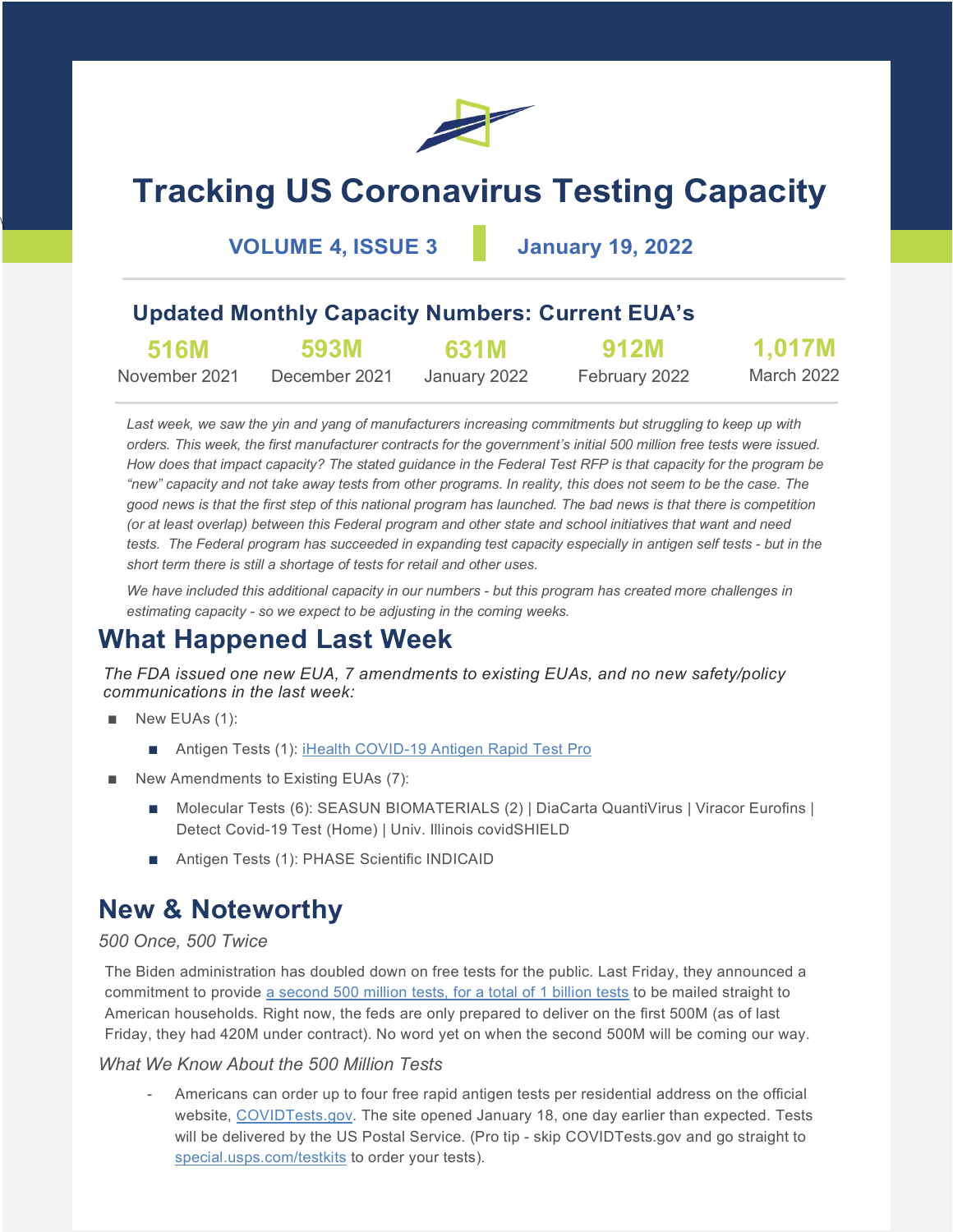- Folks who have trouble ordering can call the Postal Service for help at 1-800-ASK-USPS. Some [glitches](https://www.nytimes.com/2022/01/18/us/politics/government-website-covid-tests.html) we've heard: Confusion over whether tests can be delivered to post-office boxes, and the system's inability to accept more than one delivery to apartment buildings.
- Tying access to free tests to internet access raises red flags regarding equity. The administration says they're launching a free hotline so that people can call in test orders. They're also working with "national and local organizations with deep experience serving communities of color, people living with disabilities, and other high-risk communities" to get the word out and help people order. In addition, 20% of these first 500 million will be dedicated to the most vulnerable communities.
- So who's making these tests? As we mentioned last week, the tests that are going out right [now](https://www.cnn.com/2022/01/07/politics/covid-19-rapid-test-contract-signed/index.html?utm_source=Sailthru&utm_medium=email&utm_campaign=Issue:%202022-01-10%20MedTech%20Dive%20%5Bissue:39023%5D&utm_term=MedTech%20Dive) are coming from what we think are a few distributors' stockpiles. In addition, contracts were awarded to three manufacturers for 380 million tests, with the expected delivery date to the federal government for all tests of March 14, 2022:
	- iHealth \$1.275 billion
	- **SDBiosensor/Roche \$340 million**
	- Abbott BINAX \$304 million
- Questions still to be answered:
	- Does the second 500 million get distributed in the same process as the first 500?
	- **EXECT** Can someone order from the first and second 500?

## **Food for Thought**

#### *You Can't Treat a Population the Same Way You'd Treat a Patient*

An opinion piece in *The New York Times* by Dr. Aaron E. Carroll, chief health officer of Indiana University, resonated with us. The key point: Medicine works at the level of individuals. Public health works at the level of populations. The requirements at these levels are (or should be) [different.](https://www.nytimes.com/2022/01/14/opinion/covid-america.html) But here in the US, we've been handling a major-league public health event with responses based on requirements from medicine.

#### Examples:

- Emphasizing more-accurate PCR tests over faster and potentially more accessible rapid antigen tests, used frequently.
- Telling the public not to wear masks, because the highest-quality masks were in short supply even though wearing any kind of mask at all would have been better than wearing no mask.
- People choosing not to vaccinate themselves or their children, because their individual risk is low - even though the only way to protect the entire population is to get enough individuals vaccinated.

Commentary: We've been facing a pandemic for nearly two years. It's time to start thinking in terms of public health, not just medicine.

#### *Is COVID-19 Approaching Influenza's Morbidity and Mortality?*

Before we get started, we need to remember two important aspects of any comparison of COVID-19 to seasonal flu.

- #1 Seasonal flu is *not to be taken lightly*. On average, in the decade before COVID-19 (BCV), 10% of the US population caught influenza each year; 1.5% of those needed to be hospitalized; and 8% of those hospitalized died. In a "good" year, that meant 12,000 deaths; in a bad year - 61,000.
- #2 COVID-19 morbidity and mortality reflect the results of extraordinary precautions (lockdowns, masking, isolation). COVID has also been mitigated by a vaccine that's more effective - and has been taken by more people - than any we've had for the flu.

With those caveats, take a look at the chart below, based on analysis of CDC data for COVID/Omicron and flu.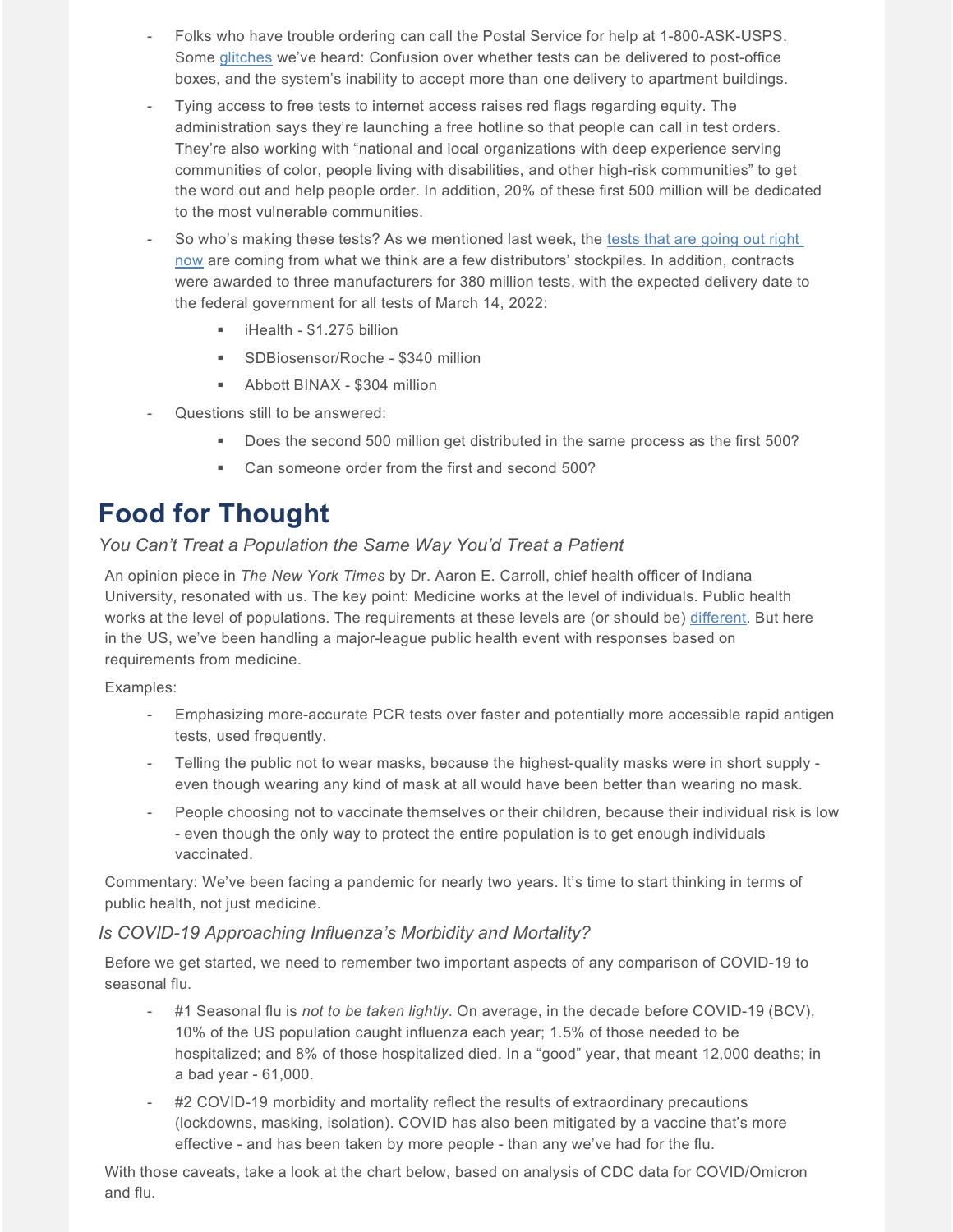- As of January 15, 19.1% of the US has *reported* a COVID case close to 10% a year since the pandemic began - which is essentially equivalent to the BCV flu. (However, current *case counts* are 750,000 a day and rising, far above flu.)
- *Hospitalization rates* declined from ~7% under Delta to ~3.5% with Omicron, but are still ~ 2.5x the flu average of 1.5%.
- *Overall case fatality rates* declined from ~1.5% under Delta to 0.45% with Omicron, but are still  $\sim$  4x the flu average of 0.12%.
- *Hospital case fatality rate* for Omicron, at 9.5%, is still above the flu average of 8.1%. But this analysis includes both vaccinated and unvaccinated people. Multiple states and cities' analysis show that hospitalization case fatality rates are 10 to 15x higher for unvaccinated. That is consistent with the vaccinated having no greater risk of death from Omicron than they do from the flu.



Deaths as % cases admitted to Hospital 7 days earlier

#### *A New and Deadly Threat: Hamsters*

Okay, not really. But it's true that hamsters can get COVID-19. In Hong Kong, when the same strain of COVID-19 showed up in both a pet-shop worker and the shop's hamsters, health officials assumed that the hamsters were the spreaders and responded accordingly. All the hamsters at the shop were culled, and anyone who bought a hamster there from December 22 on were asked to turn their pet over for testing and then euthanasia. All this, despite the fact that no one is sure if people can catch COVID from hamsters - it seems just as likely that the hamsters got the virus from the pet-shop worker.

#### *K-12 Round Up:*

Burbio reported a new high for school disruptions this week: 6,273 vs. 5,513 the previous week.

Children's Hospital of Philadelphia [changed its COVID-19 guidelines](https://policylab.chop.edu/sites/default/files/pdf/publications/PolicyLab-Guidance-In-person-Education-K-12%20Educational-Settings-January-2022.pdf) for schools and now recommends discontinuing required weekly surveillance testing of asymptomatic students and staff. Instead, they recommend offering "voluntary participation in weekly testing during periods of high community transmission for those with personal health concerns . . . or family health risk concerns." This follows last week's announcement that [Vermont](https://education.vermont.gov/covid19/testing) is also discontinuing weekly asymptomatic screening. Other states are showing increased surveillance, screening, and diagnostic testing. Will be interesting to see which way school testing goes.

We are hearing that schools need more guidance on how testing can and should work most efficiently. To help answer those questions, the US Department of Education is hosting educational sessions on the next three Fridays for schools to hear from districts that are testing, and to get their answers in real time. To register go [here.](https://www.zoomgov.com/webinar/register/WN_RihRa6K5S2aEW7GweYLS_A)